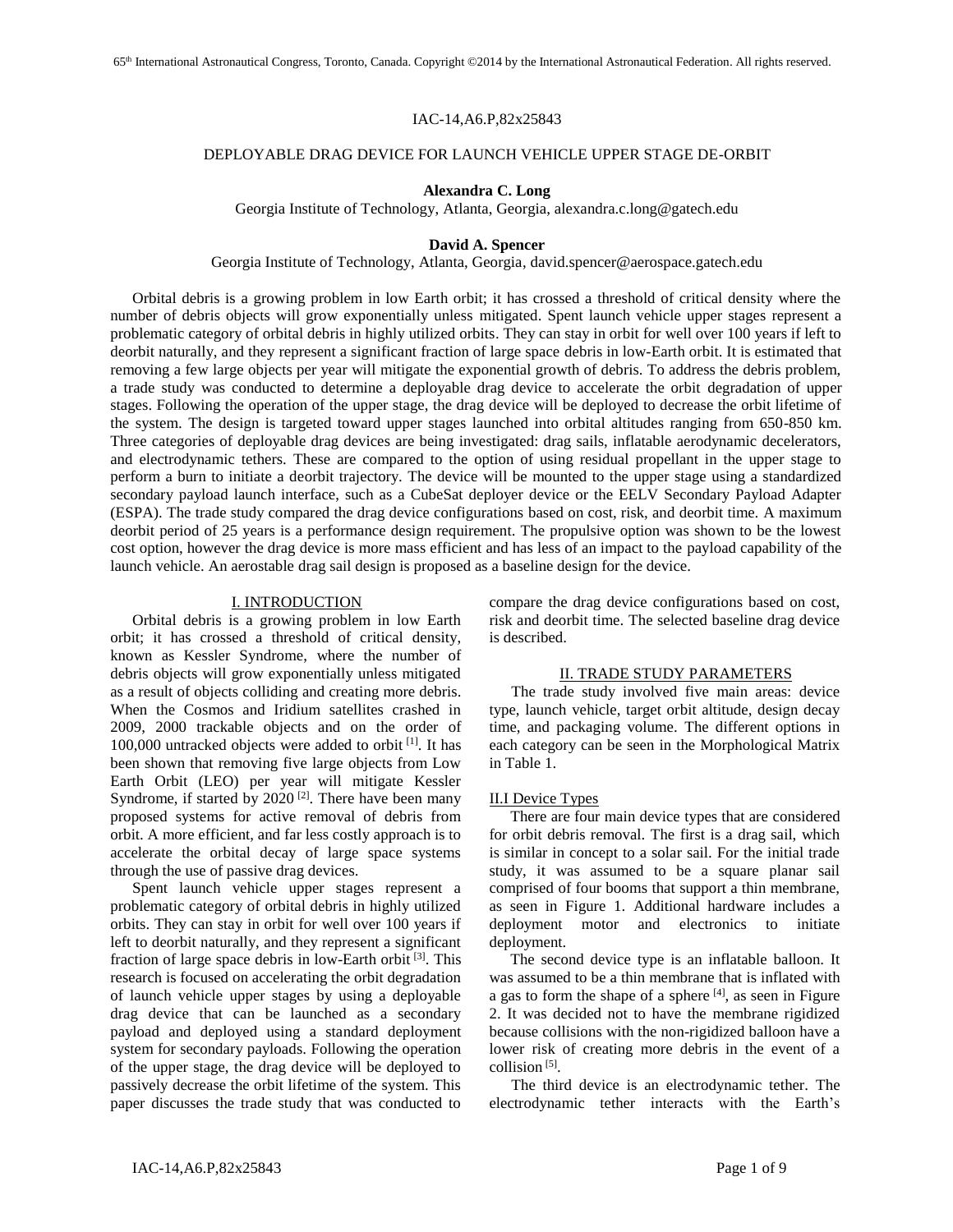| Architecture<br>Decision | Option 1                  | Option 2                          | Option 3                | Option 4   | Option 5   | Option 6  |
|--------------------------|---------------------------|-----------------------------------|-------------------------|------------|------------|-----------|
| Device Type              | Drag Sail                 | Inflatable<br>Balloon             | Tether                  | Propulsive |            |           |
| Launch Vehicle           | Falcon 9                  | Delta IV                          | Atlas V                 |            |            |           |
| Target Orbit<br>Altitude | High LEO<br>(850-1000 km) | Mid LEO<br>$(700-850 \text{ km})$ | Low LEO<br>(600-700 km) |            |            |           |
| Design Decay<br>Time     | 25 years                  | 15 years                          | 10 years                | 5 years    |            |           |
| Packaging<br>Volume      | 3U PPOD                   | 6U PPOD                           | 12U PPOD                | 27U PPOD   | $1/2$ ESPA | Full ESPA |

Table 1: Morphological Matrix for drag device trade study

magnetic field in such a way that it creates a drag force that decreases deorbit time  $\left[6\right]$ , as shown in Figure 3.

The fourth approach to deorbit is to utilize the launch vehicle upper stage on-board propellant and guidance system to perform a controlled deorbit. This approach is generally viable, however, allocation of propellant for deorbit reduces the payload mass capability of the launch system. In evaluating propulsive deorbit in this trade study, propellant mass was sized to ensure deorbit within each of the discrete decay times in the morphological matrix.



Fig 1: NanoSail-D solar sail, similar design to drag sail in trade study<sup>[7]</sup>.



Fig. 2: Gossamer Orbit Lowering Device (GOLD), similar to inflatable balloon used in trade study [4].



Fig. 3: The Terminator Tether, similar to the electrodynamic tether used in the trade study [6].

#### II.II Launch Vehicles

The launch vehicles were selected for this study (Falcon 9, Delta IV, Atlas V) because they frequently send payloads to highly utilized low-Earth orbits, and they are capable of deploying secondary payloads using standardized deployment devices.

# II.III Target Orbit Altitude

Low Earth Orbit (LEO) is generally defined as altitudes of 600-1000 km. This was divided into three ranges: Low LEO (600-700km), Mid-LEO (700-850 km), and High LEO (850-1000 km). The upper limit of each altitude range for the target orbit altitude was investigated.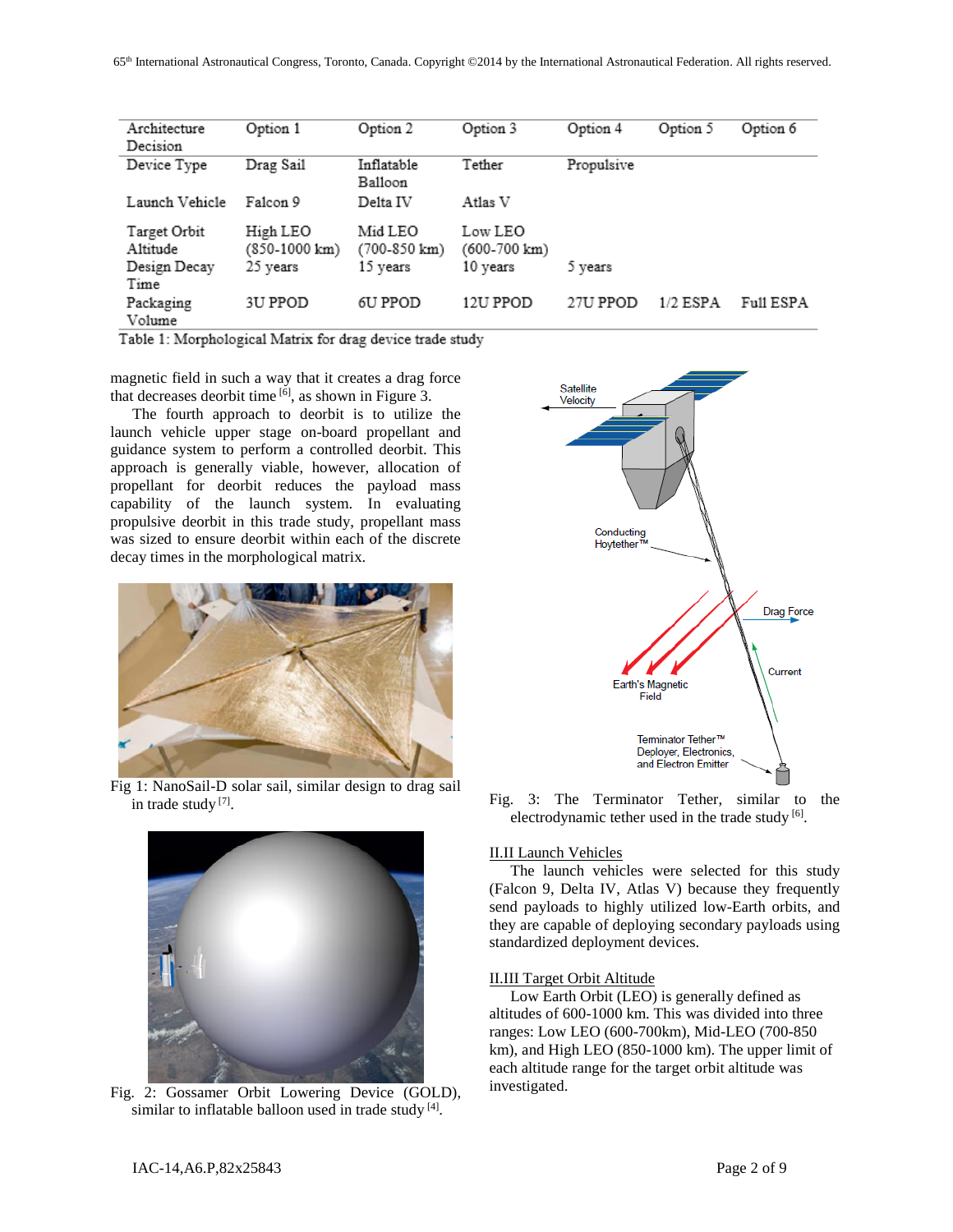#### II.IV Design Decay Time

Across the world, many space organizations are creating guidelines for how long defunct objects can remain in space. Across the board, that limit is 25 years. This analysis was hoping to make deorbit time as small as possible to reduce risk. The times are 25 years, 15 years, 10 years, and 5 years.

#### II.V Packaging Volume

It was decided to use secondary payload mass and volume requirements consistent with standardized secondary payload deployment systems. Each of the launch vehicles listed in Table 1 are capable of deploying secondary payloads. Therefore, treating the deployment device as a secondary payload does not pose any new design requirements on the launch system.

Six different types of secondary payload packaging were investigated. The first four are different sizes of the Poly-Picosatellite Orbital Deployer (PPOD), which is the original CubeSat launching platform. One unit of a CubeSat, or 1U, has dimensions of 10 cm x 10 cm x 11 cm. A 3U PPOD holds a satellite with three of these in line for dimensions of 10 cm x 10 cm x 34 cm  $^{[8]}$ . The 6U PPOD is two 3Us next to each other, and so on  $[9]$ . With increasing volume, there is an increasing amount of mass allowed as well. The 3U has a maximum mass of 4 kg, and the 6U has a maximum mass of 12 kg.

The mass and volume requirements of the different packaging can be seen in Table 2.

| Packaging                 | Dimensions (m)                 | Volume            | Mass |
|---------------------------|--------------------------------|-------------------|------|
|                           |                                | (m <sup>2</sup> ) | (kg) |
| 3U PPOD <sup>[8]</sup>    | $0.10 \times 0.10 \times 0.34$ | 0.0034            | 4    |
| 6U PPOD <sup>[9]</sup>    | $0.12 \times 0.24 \times 0.36$ | 0.0104            | 12   |
| 12U PPOD <sup>[9]</sup>   | $0.23 \times 0.24 \times 0.36$ | 0.0199            | 24   |
| 27U PPOD <sup>[9]</sup>   | $0.34 \times 0.35 \times 0.36$ | 0.0428            | 54   |
| 1/2 ESPA <sup>[10]</sup>  | $0.50 \times 0.50 \times 0.60$ | 0.1500            | 90   |
| Full ESPA <sup>[10]</sup> | $0.61 \times 0.71 \times 0.91$ | 0.3587            | 181  |

Table 2: Dimensions for the secondary payload packaging.

The final two stowing packaging are the Evolved Expendable Launch Vehicle (EELV) Secondary Payload Adapter (ESPA) class payloads. They come in full and half sizes. ESPA payloads have less strict shape requirements than PPODs, but the volume dimensions listed in Table 2 are the general space envelope each payload is given on the launch vehicle<sup>[10]</sup>.

## III. ANALYSIS

There were three main variables that were used in a pareto evaluation: risk, deorbit time, and cost. In order to estimate the pareto variables for each configuration, the drag area and mass were also estimated.

# III.I Drag Area

The drag area is one of the most important characteristics of the drag sail and the inflatable for this analysis because it is used to estimate deorbit time, collision risk, and cost. The first step in the analysis was to use historical data to estimate the drag area that could be stowed in the different packaging.

#### III.I.I Estimating Drag Sail Drag Area

The historical missions used as benchmarks were all square solar sails. NanoSail-D is a mission developed by NASA Marshall Spaceflight Center. It had a deployed area of 10  $m<sup>2</sup>$  and was packaged in a 3U CubeSat<sup>[7]</sup>. CubeSail is a mission by the University of Surrey to demonstrate solar sailing. It has a deployed area of  $25 \text{ m}^2$  and is packaged in a 3U CubeSat  $^{[11]}$ . LightSail is another solar sailing demonstration mission sponsored by The Planetary Society. It has a deployed area of 32 m<sup>2</sup> and was packaged in a 3U CubeSat  $[12]$ . Sunjammer is a mission by L'Garde, Inc. to demonstrate a mission capable solar sail. It has a deployed area of  $1200 \text{ m}^2$  and is packaged in a full ESPA [13] .

In order to compare the deployed area to the packaging volume, the packing coefficient was calculated by dividing the deployed area by the stowed volume. The values ranged from 5,000 for NanoSail-D to 21,000 for Sunjammer. The estimated deployed areas for each packaging were estimated using a packing coefficient of  $16,000 \text{ m}^{-1}$ . The values can be seen in Table 3. It was assumed that 70% of the volume would be taken up by the sail and the remaining 30% by other subsystems. Since the drag sail is assumed to be flat, there is no guarantee that it will trim to a maximum drag attitude perpendicular to the flow. To account for this, the drag sail normal was assumed to be oriented 60° away from the flow, so the drag area is estimated as the deployed area multiplied by  $sin(30^\circ)$ . These values are also shown in Table 3.

| Packaging        | Drag Sail   | Drag Sail         | Inflatable        |
|------------------|-------------|-------------------|-------------------|
|                  | Deployed    | Drag Area         | Drag Area         |
|                  | Area $(m2)$ | (m <sup>2</sup> ) | (m <sup>2</sup> ) |
| <b>3U PPOD</b>   | 38          | 19                | 50                |
| <b>6U PPOD</b>   | 116         | 58                | 151               |
| 12U PPOD         | 223         | 111               | 289               |
| 27U PPOD         | 479         | 240               | 621               |
| $1/2$ ESPA       | 1680        | 840               | 2176              |
| <b>Full ESPA</b> | 4017        | 2009              | 4882              |

Table 3: Calculated deployed and drag areas for the drag sail and inflatable that can be packaged in each packaging size.

#### III.I.II Estimating Inflatable Balloon Drag Area

 The historical data used was the Gossamer Orbit Lowering Device designed by the Global Aerospace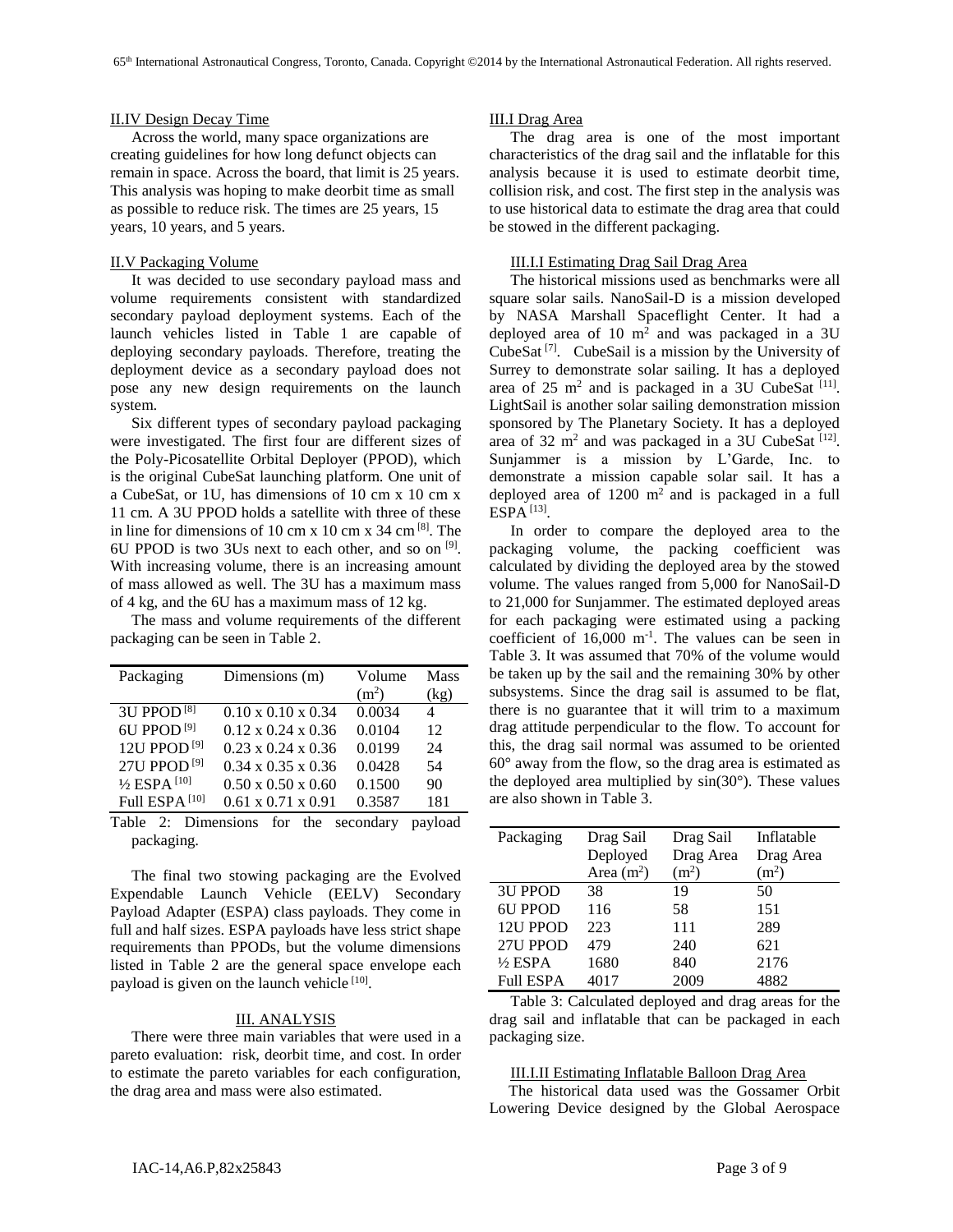Corporation. It is a 37 m diameter sphere with a mass of 39 kg packaged in a volume slightly larger than a 27U PPOD [4] .

It was assumed that the inflatable balloon would package similar to parachutes by using a constant packing density. The packing density is the amount of "parachute" mass that can be packaged into 1 cubic meter of volume  $[14]$ . The mass was divided by the packaging volume to get the packing density. The estimated packing density used was  $746 \text{ kg/m}^3$ . To estimate the drag areas, the packing density was multiplied by the stowing volume to get the mass, which was in turned divided by the areal density of  $0.009 \text{ kg/m}^2$  to get the surface area. The drag area is the area of the circular cross section of the deployed sphere. The drag areas are shown in Table 3.

# III.II Mass

For each packaging, the maximum mass allowed based upon the constraints of the secondary payload deployment device was assumed.

For the propulsion option, it was necessary to use the rocket equation to calculate the mass of propellant needed to perform a deorbit burn to ensure specified deorbit times. This mass was then used to calculate the cost of this option for each launch vehicle based upon their price per kilogram of payload mass that can be delivered to the specified orbit.

## III.III Risk

Risk is an important parameter for decision making, but it is difficult to quantify. This analysis was divided into two halves that were recombined at the end to have a quantitative value for each option. The first half used the Analytical Hierarchy Process (AHP) to conduct a series of piecewise comparisons. The second half was calculating the area time product.

# III.III.I Analytical Hierarchy Process for Risk

Each device type was evaluated based on four different criteria: how well the device adheres to secondary payload requirements, the risk of creating new debris, the risk it will not fully deploy, and the risk that it will not stay deployed. Table 4 shows the first step which is to create a matrix of comparing the criteria to each other in terms of importance. Then, for each criterion, a matrix is created to compare each device to each other. These can be seen in Tables 5, 6, 7 and 8.

These matrices were created by assigning a value to one option over another. The value in each cell is the value of the option on the left divided by the value of the option on the top. For example, in Table 4, adhering to secondary payload requirements is twice as important as creating new debris, therefore the second cell in the first row is 2, and the first cell in the second row is 0.5.

The next step is calculating the normalized vectors of each matrix by squaring the matrix, calculating the row sum, and then normalizing that vector. This is repeated until the vector does not changed between iterations. These will be used at the end of the risk analysis to combine these comparisons into a single numerical value.

|                               | $2nd$ P/L | <b>New</b> | Fully                 | Stay     |
|-------------------------------|-----------|------------|-----------------------|----------|
|                               | Req'ts    | Debris     | Deploy                | Deployed |
| 2 <sup>nd</sup> P/L<br>Req'ts | 1         | 2          | 3                     | 3        |
| <b>New</b><br>Debris          | 0.5       | 1          | $\mathcal{D}_{\cdot}$ | 2        |
| Fully<br>Deploy               | 0.3333    | 0.5        | 1                     | 1        |
| Stay<br>Deployed              | 0.3333    | 0.5        |                       |          |

Table 4: Relative weighting of risk criteria (type)

The comparison numbers in Table 4 were determined by importance. The secondary payload requirements were determined to be more important than creating new debris because adherence to secondary payload requirements determines the ease in which the device is integrated into the launch vehicle with the other payloads. It is also more important than fully deploying and staying deployed because increasing integration complexity increases cost. Creating new debris is more important than fully deploying and staying deployed because the purpose of this device is to decrease debris, not create more. Staying deployed and fully deploying are equal because they both determine how effective the device is while in orbit.

|            | Drag |        |     | Inflatable Tether Propulsion |
|------------|------|--------|-----|------------------------------|
|            | Sail |        |     |                              |
| Drag Sail  |      | 0.5    |     |                              |
| Inflatable |      |        |     |                              |
| Tether     |      | 0.5    |     |                              |
| Propulsion | 0.5  | 0.3333 | 0.5 |                              |

Table 5: Adherence to secondary payload requirements piecewise comparison of the devices (2pay)

Table 5 shows the comparison for adherence to secondary payload requirements. Propulsion is the least risky because it does not require any modifications to the launch vehicle itself. The inflatable is riskier than propulsion because its inflation mechanism will most likely require a waiver from the launch vehicle provider, and riskier than the drag sail because the drag sail will just need to prove proper inhibits. The tether is equal in risk as the drag sail because it will also only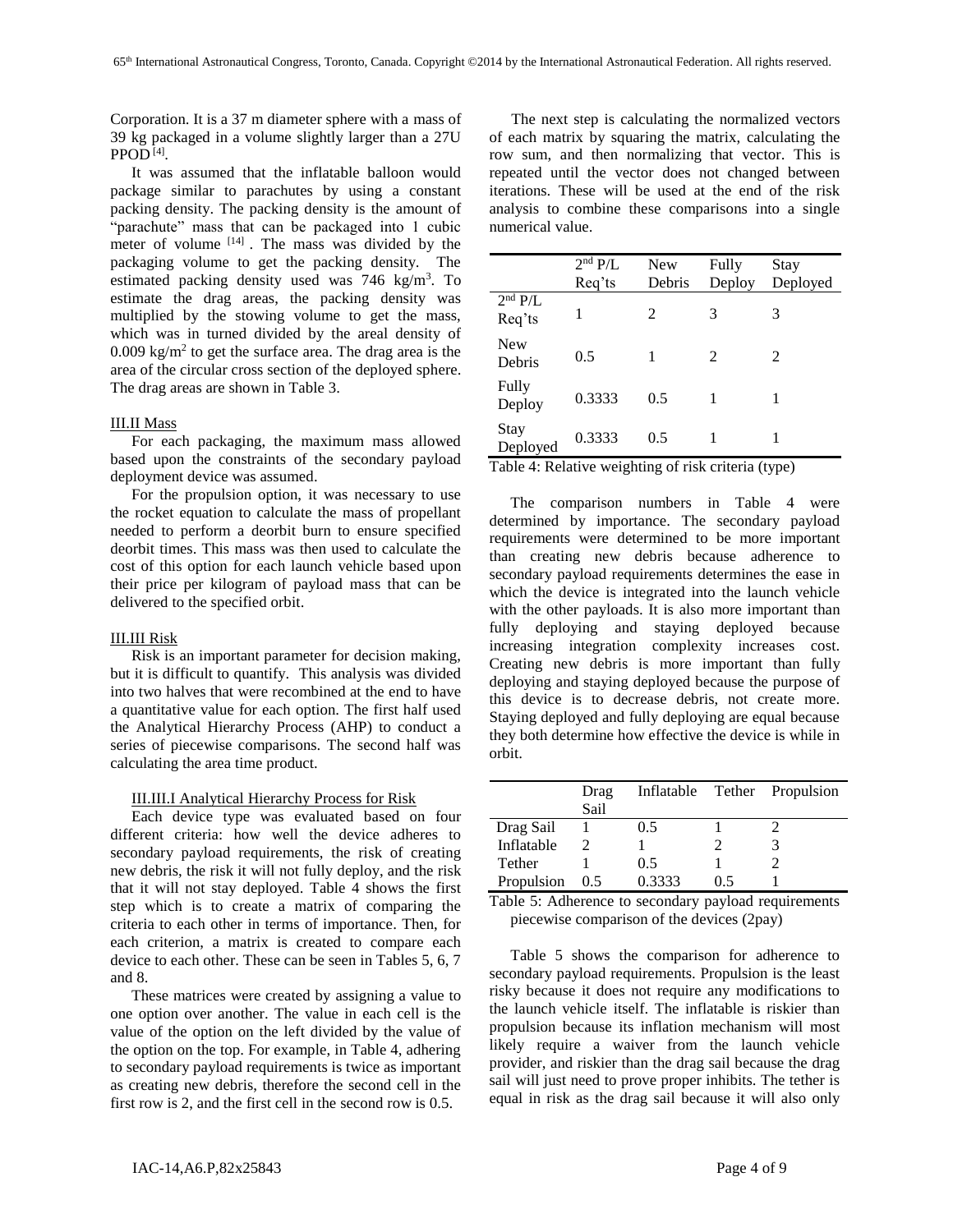|            | Drag |      | Inflatable Tether Propulsion |
|------------|------|------|------------------------------|
|            | Sail |      |                              |
| Drag Sail  |      |      | 0.3333 0.6667                |
| Inflatable | 0.5  | 0.25 | 0.5                          |
| Tether     |      |      |                              |
| Propulsion | 1.5  | 05   |                              |

need proper inhibits. Both the drag sail and tether are riskier than propulsion.

Table 6: Create new debris piecewise comparison of the devices (ndeb)

Table 6 shows the risk the device will create new debris. The drag sail is riskier than the inflatable because the drag sail has rigid booms supporting the flexible film and the inflatable is entirely a flexible film. If an objects hits the film, it will most likely not fracture into smaller pieces, but if it hits the rigid boom it will fracture. The propulsion is riskier than the drag sail and inflatable because the upper stage will be drifting after the burn, and the entire upper stage is rigid. The tether is the riskiest because it is very long and would cross the path of many satellites, and not all will have the ability to avoid it. It will also be hard to detect in order to avoid.

|                   | Drag |     |        | Inflatable Tether Propulsion |
|-------------------|------|-----|--------|------------------------------|
|                   | Sail |     |        |                              |
| Drag Sail         |      |     | 0.3333 | $\mathcal{R}$                |
| Inflatable        | 0.5  |     | 0.6667 |                              |
| Tether            |      |     |        |                              |
| Propulsion 0.3333 |      | 0.5 | 0.1111 |                              |

Table 7: Risk it will not fully deploy piecewise comparison of the devices (fdep)

Table 7 shows the risk the device will not fully deploy. Propulsion is the least risky because the engines will only need to be restarted. Next is the inflatable, which is riskier than propulsion because the deployment is based on the effectiveness of the inflation mechanism and folding scheme. The drag sail is riskier than the inflatable because it requires unfolding the booms and the sail, which is complicated and precise. The tether is the riskiest because it has a much longer single length to deploy, and tethers in the past have often gotten tangled during deployment.

Table 8 shows the risk that the device will not stay deployed. This is trivial for the propulsion option because the burn would be a discrete event. The drag sail also is low risk because once it is deployed, the booms will lock in place ensuring it will stay deployed, and the sail film can be designed to minimize damage from debris. The inflatable is riskier than the drag sail because if it is struck by debris, no matter how small the hole, the inflation gas will leak, preventing it from staying deployed. The tether is the riskiest because it could be tangled or cut as a result of collisions with debris.

|            | Drag<br>Sail |     |        | Inflatable Tether Propulsion |
|------------|--------------|-----|--------|------------------------------|
| Drag Sail  |              | 0.5 | 0.3333 |                              |
| Inflatable |              |     | 0.6667 |                              |
| Tether     |              | 1.5 |        |                              |
| Propulsion |              | 05  | 0.3333 |                              |

Table 8: Risk it will not stay deployed for the duration of deorbit piecewise comparison of the devices (sdep)

# III.III.II Area-Time Product

Area-Time Product (ATP) is not a measure of the actual risk of creating new debris, but it is proportional to the risk and easier to calculate. In [5], Nock et. al describe how to calculate this using the collision cross sectional area instead of the drag area, as shown in Figure 4. The collision area assumes a nominal debris size of 2 m and adds a 1 m buffer to the outside of the object to create the collision area<sup>[5]</sup>.

In order to combine this with the eigenvalues from AHP, the ATP values must be normalized by the range of values using Equation [1].

$$
|ATP_i| = \frac{ATP_i - ATP_{\min}}{ATP_{\max} -ATP_{\min}}
$$
 [1]

The AHP eigenvalues were then combined with the normalized ATP for each option by Equation [2].

*Risk* = 
$$
2pay * type + fdep * type + sdep * type + ndeb * |ATP_i|
$$
 [2]

This gives a single value of risk for each option that is between zero and one, as shown in the pareto plots in Section III.IV.



Fig. 4: Collision area used in the area-time product  $[5]$ .

#### III.III.III Justification Against Tethers

According to Hoyt and Forward, an electrodynamic tether needs to be about 7.5 km long to deorbit a 1500 kg satellite. The interaction with the atmosphere makes tethers ineffective at inclinations above 75° [6].

These requirements lead to the conclusion that tethers are not appropriate for this scale since most of the upper stages investigated are larger than 1500 kg,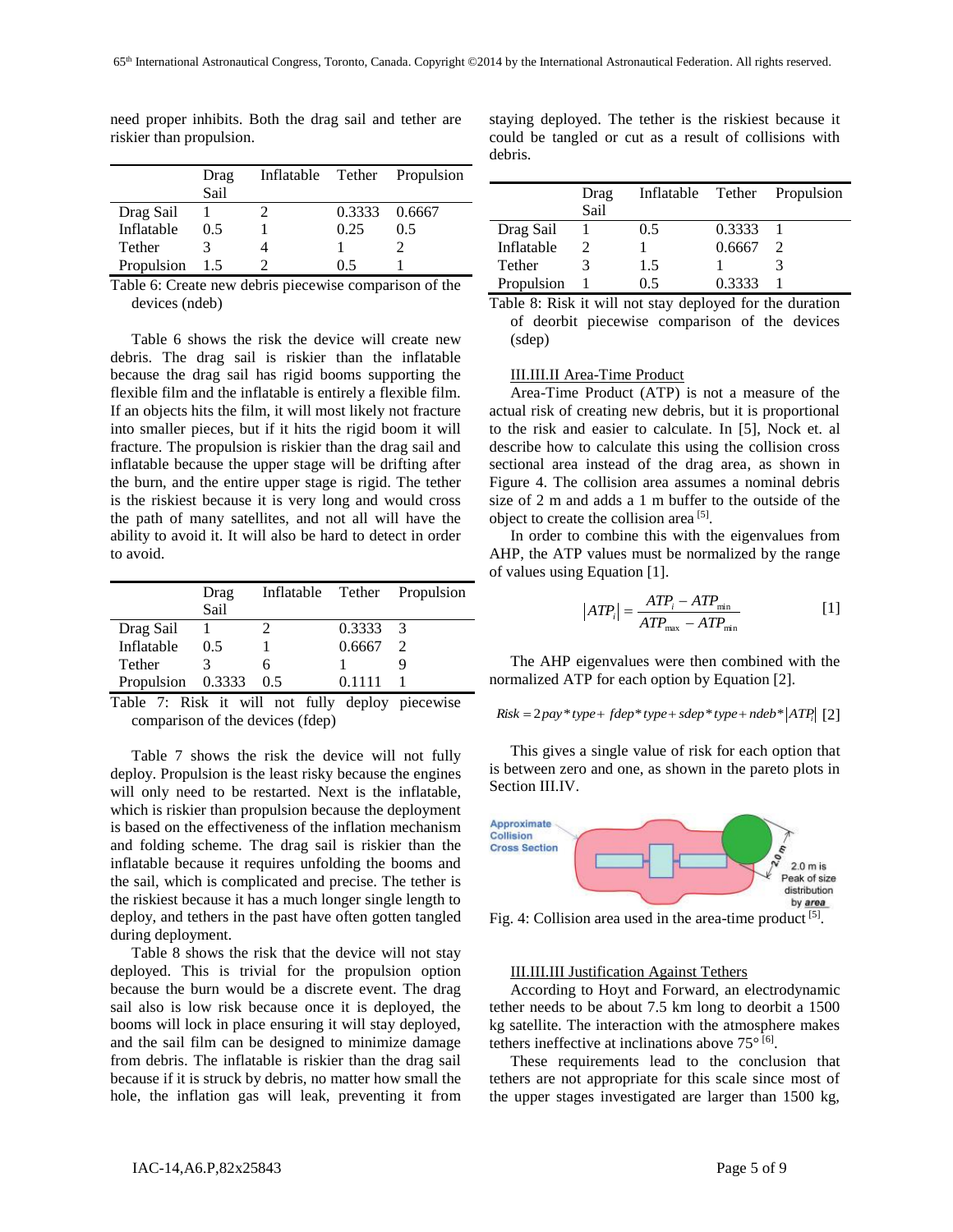i.e. the Falcon 9 upper stage is 4900 kg. The tether would pose a risk to other satellites in a similar orbit. The analysis also showed it to be the riskiest of the options. Based upon this, the electrodynamic tether was not considered as a candidate in the pareto evaluation.

# III.IV Deorbit Time

The deorbit time was calculated using the NASA Debris Assessment Software 2.0.2 (DAS). The Science and Engineering utility can calculate the orbit lifetime of an object given certain parameters.

The start year is needed to determine the atmospheric properties during the deorbit period because of the variations of the 11 year solar cycle. The last solar maximum was in 2013. The chosen start year was mid-2015 roughly halfway between solar maximum and solar minimum. This is assumed to be a worst case deorbit time.

The initial orbit for each system is assumed to be circular. Initially, the highest of the three target orbit altitude ranges from Table 1 were evaluated (700 km, 850 km, and 1000 km).

The inclinations in LEO that have the highest concentration of debris are 71-74°, 81-83° and Sunsync  $[1]$ . An inclination of  $71^\circ$  was chosen for the design as the worst case scenario for the most populated orbits since it has the longest decay time. The Right Ascension of the Ascending Node and the Argument of Perigee were set to  $0^{\circ}$  to simplify the analysis.

The final parameter is the area-to-mass ratio of the system. It was assumed that the mass was only from the upper stage since our mass estimate for the deorbit devices are only 1-3% of the upper stage mass. The area was assumed to be the drag area of the device because it is much larger than the drag area produced by the upper stage.

One thing to note about this analysis tool is that it stops propagating the orbits at 100 years. In the following results, if there is a deorbit time of 100 years, that means at least 100 years.

#### III.V Cost

The cost was estimated separately for the propulsion options and for the drag sail and inflatable options. Both used historical data for estimates.

# III.V.I Propulsion Cost Estimation

The propulsion option was estimated using the price per kg to launch into LEO for each launch vehicle. This was calculated by dividing the cost per launch by the number of kg of payload that could be delivered to LEO. This can be seen in Table 9.

|                                           | Launch Cost   | Mass to | Price    |
|-------------------------------------------|---------------|---------|----------|
|                                           |               | LEO     | per kg   |
|                                           |               | (kg)    |          |
| Falcon 9 <sup>[15]</sup>                  | \$61,200,000  | 13,150  | \$4,600  |
| Delta IV <sup>[16]</sup>                  | \$80,000,000  | 12,900  | \$6,200  |
| Atlas V <sup>[17]</sup> , <sup>[18]</sup> | \$100,000,000 | 9,800   | \$10,200 |

Table 9: Cost estimation of propulsion option for each launch vehicle.

### III.V.II Drag Sail and Inflatable Cost Estimation

The cost estimation for the devices was based on the cost of LightSail and Sunjammer. The LightSail mission cost is estimated as \$2 million while the Sunjammer cost is estimated as \$27 million [19]. Both are technology demonstration missions so the cost includes more than the sail subsystem and deployment hardware, as well as the cost decreases once more than one is produced. LightSail is mostly a solar sail, so the cost of the sail subsystem for the first device was assumed to be 40% of the total mission cost, then 55% of that would be the recurring cost of one device, \$440,000. Sunjammer is a more complicated system. The mission is composed of two spacecraft: the carrier to help it escape Earth orbit and the sailcraft which is the solar sail plus the electronics needed to make the sail work. The sailcraft is only 1/3 of the volume of the total mission [20], and since it has scientific instruments it was assumed that the cost of the first device was 15% of the total mission cost. With 55% of that cost is recurring, the cost of one device was assumed to be \$2,200,000.

It was decided that the cost would scale according to the drag area with a logarithmic trendline. The plotted values are shown in Figure 5. The drag sail costs were extrapolated directly by using the equation of the trendline and the inflatable cost was 2 times the equation of the trendline since the surface area of the inflatable device is at least twice that of the drag sail.



Fig. 5: Plot used to estimate the cost based on drag area.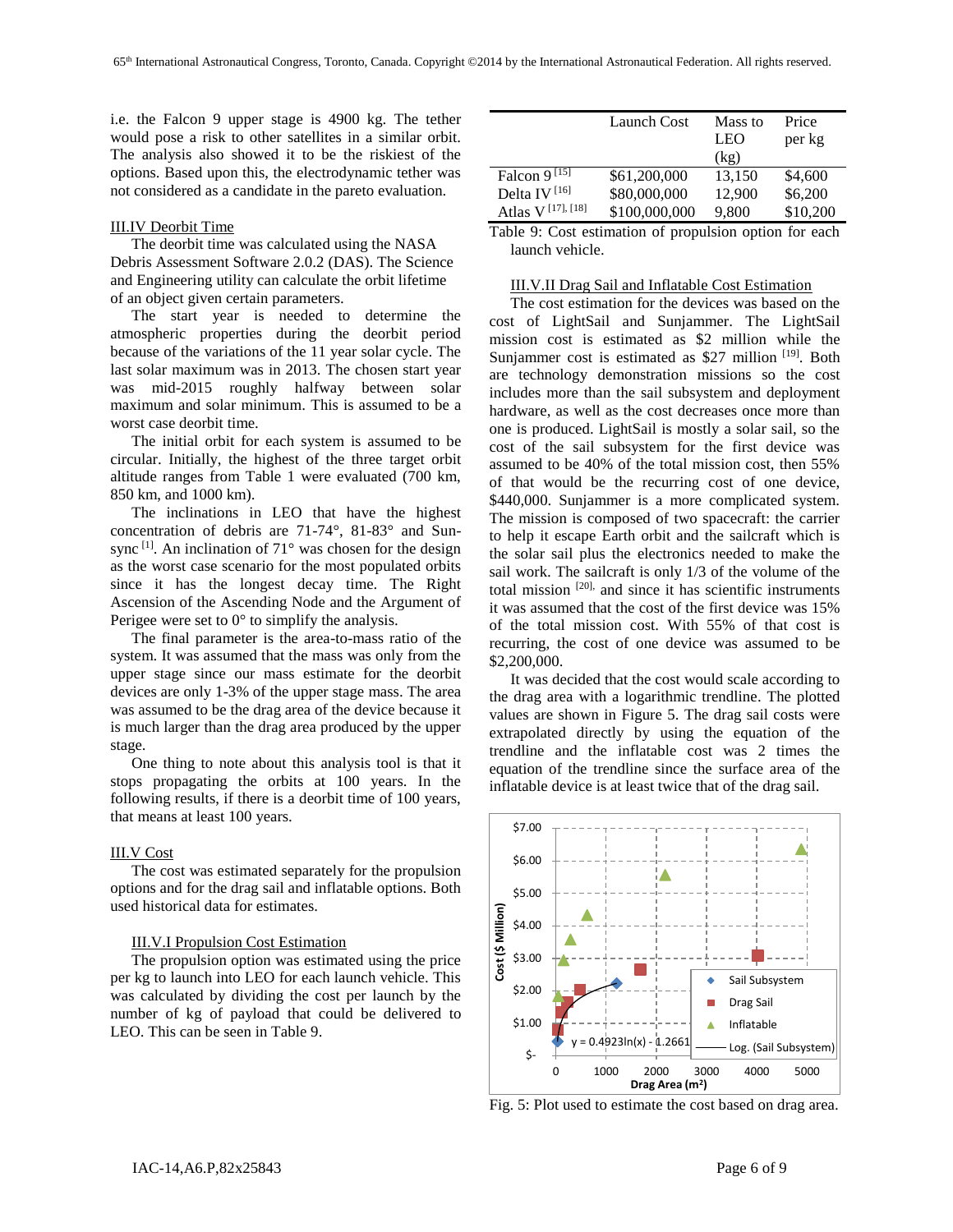# III.IV Configuration Comparisons

It was quickly found that an altitude of 850 km is an appropriate choice for a baseline design because it may easily be scaled down for lower altitudes, and the drag force at 1000 km is too small for reliable deorbit based on drag. The different device options were compared for deorbiting from an altitude of 850 km.

The pareto plots that were created are shown in Figures 6-8.The grouping for risk and cost are due to the estimation procedure that was used. In all three plots, the propulsive deorbit approach appears to be favored. However, this approach would result in a significant reduction in payload delivery capability for the launch system. This is the primary motivation for flying low-mass deployable drag device. The goal of this research is to create a fully contained passive drag device system that would only need a single command to initiate deployment. It would require the least amount of work on the launch vehicle provider's part to meet the deorbit guideline of 25 years.

With that in mind, it was decided not to choose a configuration that tailored to a specific launch vehicle, but one that would deorbit all three upper stages investigated within the desired 25 years. The different launch vehicles with the same size device can be seen in the plots at three points close together. The chosen "family" is circled in each plot.

In Figure 6, these "families" are lines of positive slope because the larger launch vehicles have longer deorbit times which also is accounted for in the risk. The inflatable is higher risk than the drag sail for adherence to secondary payload requirements and staying deployed. It would require either a chemical reaction or pressure vessel to inflate, which in turn requires a waiver from the launch vehicle provider. Since the inflatable is not rigidized, it could be impacted by debris, causing holes that would prevent it from staying inflated.

In Figure 7, the families are horizontal lines because the cost was determined for each size device. It can be seen in Figure 7 that the best option where all three points in the family falls within the 25 year limit is the second largest drag sail, which is stowed in ½ ESPA packaging.

In Figure 8, they are vertical lines because the cost is now on the horizontal axis. This is harder to determine the best idea because the more ideal points, those with lower risk and lower cost, correspond to the longest deployment times.



Fig. 6: Pareto plot comparing the risk and deorbit time of the various configurations.



Fig. 7: Pareto plot comparing the cost and deorbit time of the various configurations.



Fig. 8: Pareto plot comparing the risk and cost of the various configurations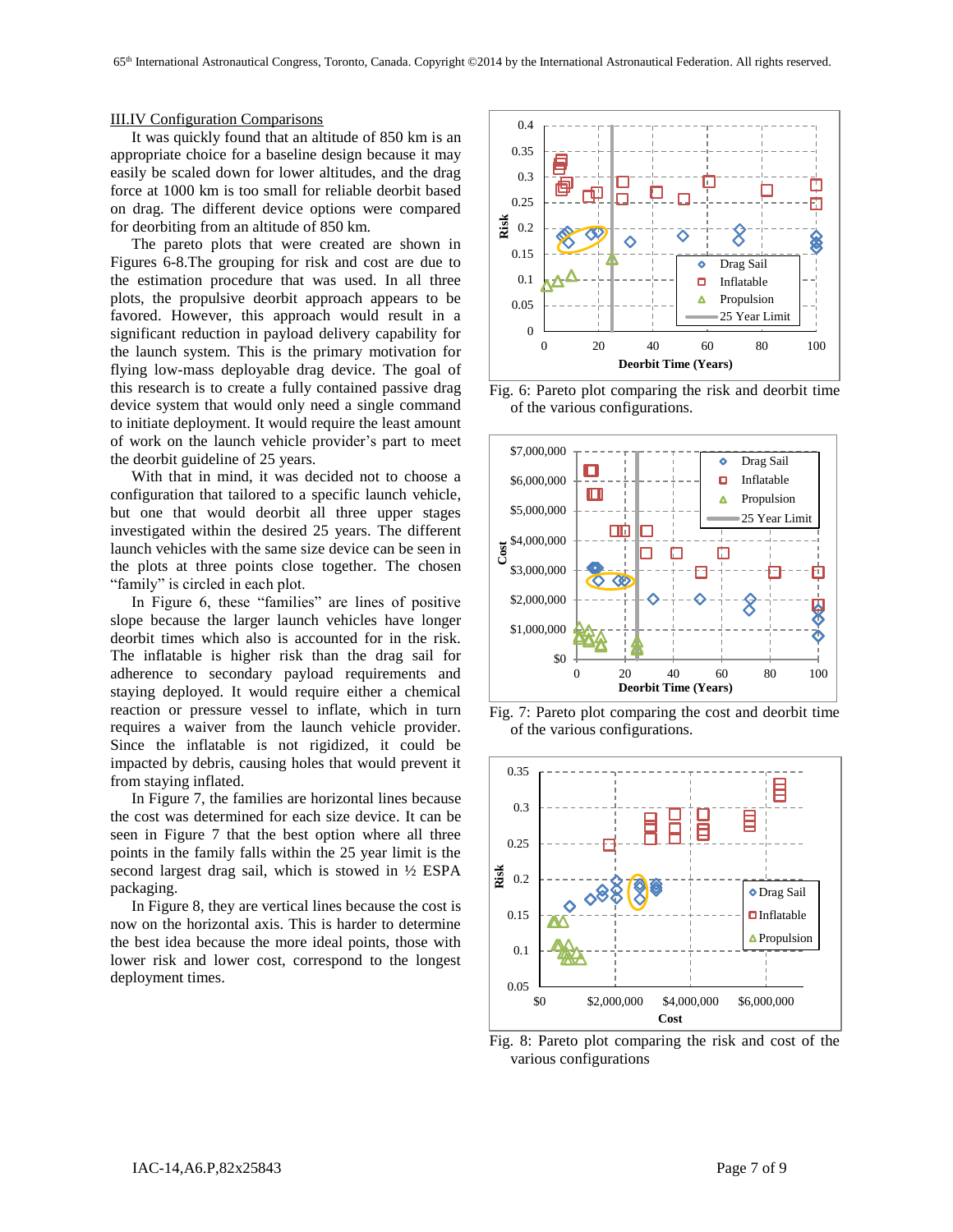# IV. BASELINE DESIGN

After the trade study was concluded, the issue of passively ensuring the drag sail will create the maximum drag was investigated. To introduce an aerostable design, the flat square sail is modified so that if it is disturbed from its nominal maximum drag attitude, it will automatically create restoring moments. This design can be seen in Figure 9. The system is split into two separate devices mounted on either end of the upper stage. An aerostable design allows for smaller sails than what was predicted in the trade study. Each device would be deployed from a 27U CubeSat deployer. The drag sails have a main central boom with smaller booms extending from the top and bottom to support two sail panels.



# V. CONCLUSION

Orbital debris in Low Earth Orbit can no longer be ignored, and one of the most prevalent categories of objects is launch vehicle upper stages. This research investigated the different options for designing a passive deployable drag device to attach to launch vehicles before launch in order to ensure deorbit within 25 years. It was decided that the initial design should be a drag sail with the ability to deorbit the upper stages of the three main American launch vehicles, the Falcon 9 the Delta IV and the Atlas V, within 25 years. The baseline design is two drag sails mounted on either end of the upper stage with various angles to ensure that it is aerostable.

# VI. ACKNOWLEDGEMENTS

This work was funded through NASA Space Technology Research Fellowship, grant number NNX13AL54H. In addition, the authors would like to thank Mark Schoenenberger of NASA Langley Research Center and Dr. Massimo Ruzzene of Georgia Institute of Technology for their advice towards the completion of this work.

Fig. 9: Baseline design with two devices, angled for stability.

l

<sup>[1]</sup> E. Levin, J. Pearson and J. Carroll, "Wholesale debris removal from LEO," *Acta Astronautica,* vol. 73, pp. 100- 108, 2012.

<sup>[2]</sup> P. Andrist, A. Babbitt, V. Ethier, M. Pfaff, G. Rios-Georgio and T. Welter, "DEbris Capture and Orbital Manipulation - DECOM," in *AIAA SPACE 2011 Conference \& Exposition*, 2011.